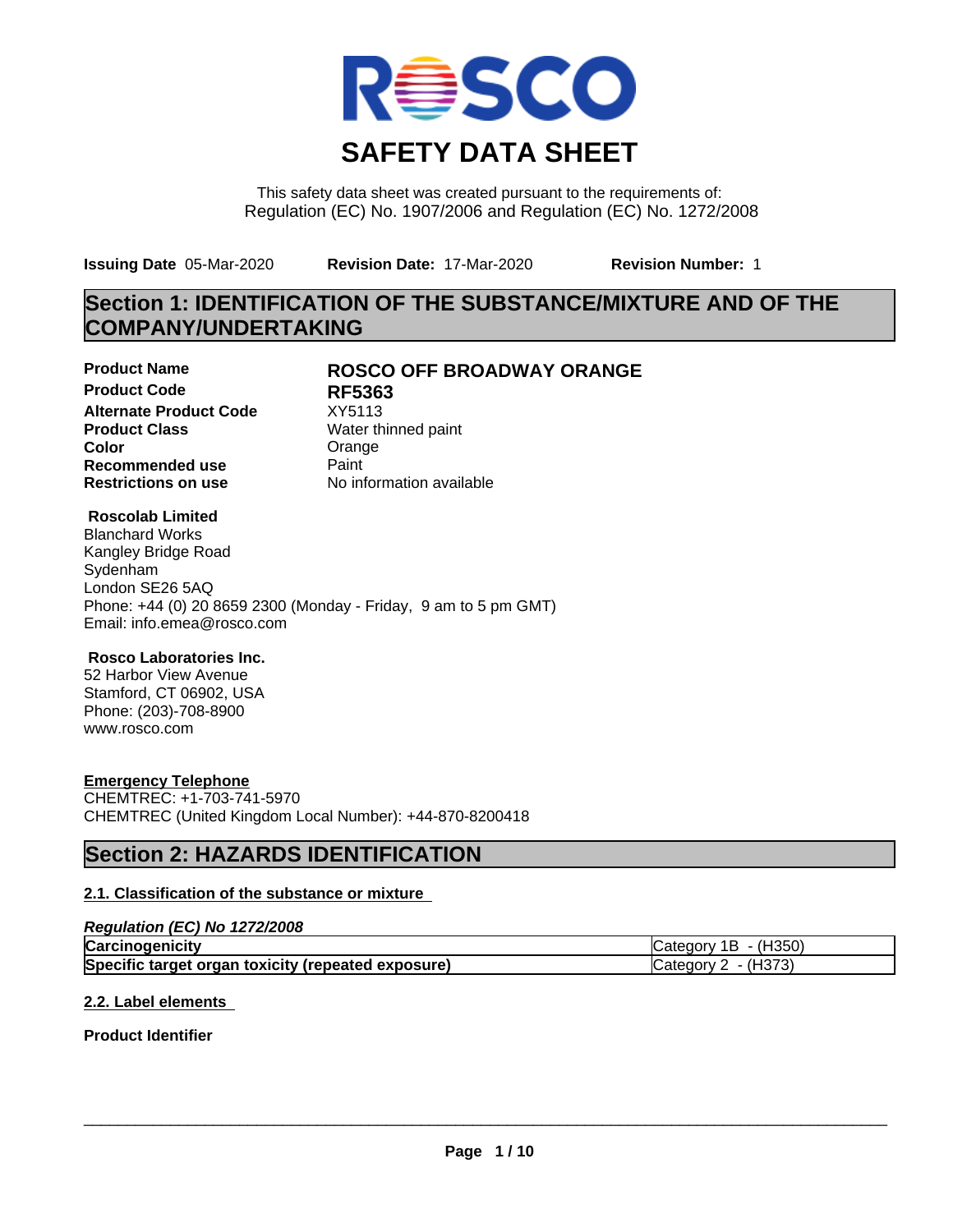

Contains Pigment Orange 16, Cristobalite **Signal word** Danger

## **Hazard statements**

H350 - May cause cancer H373 - May cause damage to organs through prolonged or repeated exposure

## **Precautionary Statements - EU (§28, 1272/2008)**

P101 - If medical advice is needed, have product container or label at hand

P102 - Keep out of reach of children

P201 - Obtain special instructions before use

P260 - Do not breathe dust/fume/gas/mist/vapors/spray

P280 - Wear protective gloves/protective clothing/eye protection/face protection

P308 + P313 - IF exposed or concerned: Get medical advice/attention

P405 - Store locked up

P501 - Dispose of contents/ container to an approved waste disposal plant

## **2.3. Other hazards**

**General Hazards** No information available

# **Section 3: COMPOSITION/INFORMATION ON INGREDIENTS**

## **3.1 Substances**

Not applicable

## **3.2 Mixtures**

| <b>Chemical name</b>                  | <b>EINECS/ELINCS No. I</b> | <b>CAS No.</b> | Weight-%    | <b>Classification</b><br>according to<br><b>Regulation (EC) No.</b><br>1272/2008 [CLP] | <b>REACH registration</b><br>number |
|---------------------------------------|----------------------------|----------------|-------------|----------------------------------------------------------------------------------------|-------------------------------------|
| Cristobalite                          | 238-455-4                  | 14464-46-1     | $>= 5 - 10$ | STOT RE 1 (H372)                                                                       | Not available                       |
| Diatomaceous silica,<br>flux-calcined | 272-489-0                  | 68855-54-9     | $>= 1 - 5$  | STOT RE 2 (H373)                                                                       | Not available                       |
| Propylene glycol                      | 200-338-0                  | $57-55-6$      | $>= 1 - 5$  | Not available                                                                          | 01-2119456809-23-02<br>24           |
| Pigment Orange 16                     | 229-388-1                  | 6505-28-8      | $>=1 - 5$   | Carc. 1B (H305)                                                                        | Not available                       |

*Full text of H- and EUH-phrases: see section 16*

This product contains one or more candidate substance(s) of very high concern (Regulation (EC) No. 1907/2006 (REACH), Article 59)

| $\sim$<br>name<br>Chemical                                | 'No.<br>ノハー             | $\cdots$<br>. .<br>candidates |
|-----------------------------------------------------------|-------------------------|-------------------------------|
| -<br>. ether<br>octviphenol<br>Polvethylene<br>, alvcol : | 9002-9 $^{\circ}$<br>-- | Listed                        |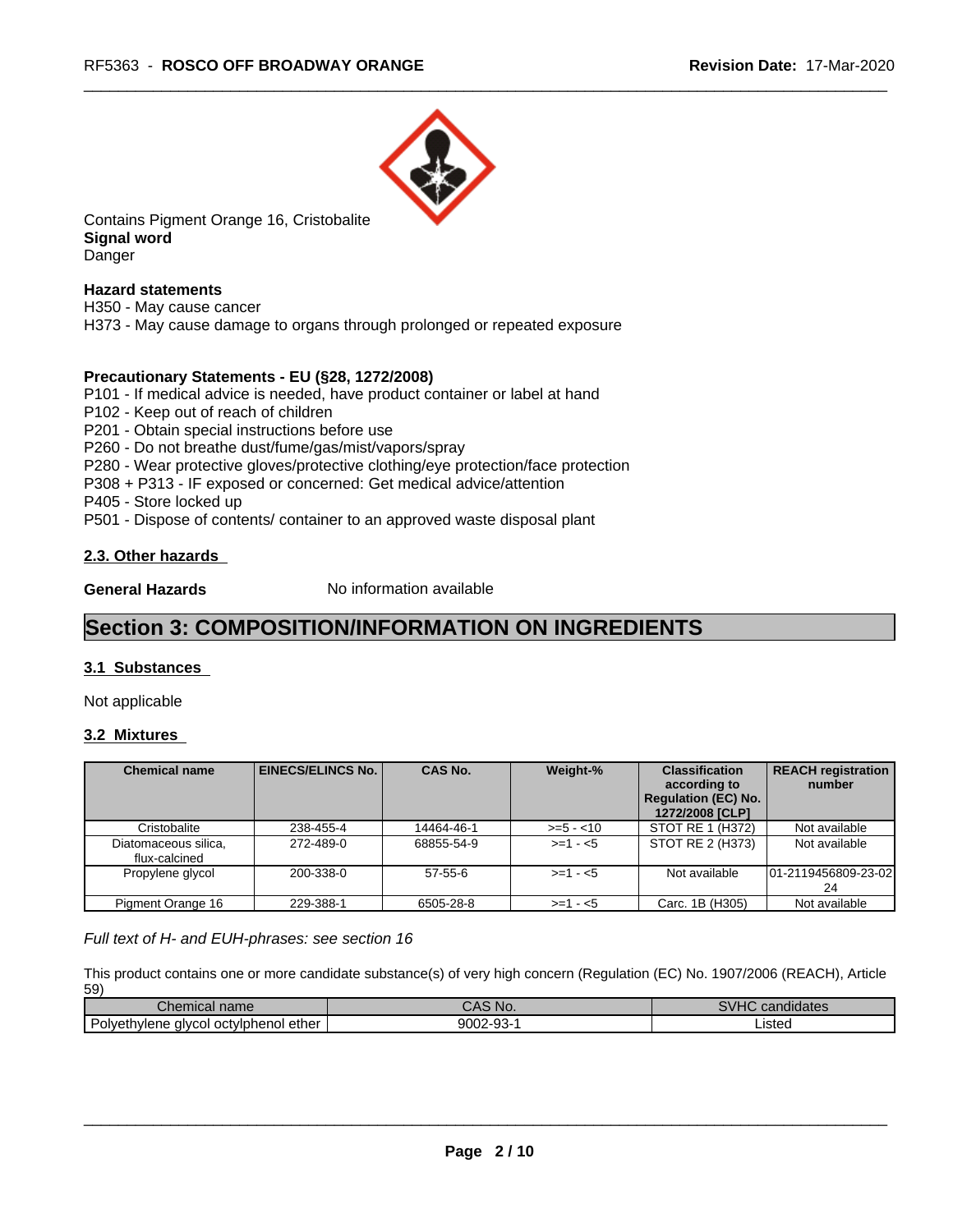# **Section 4: FIRST AID MEASURES**

## **4.1. Description of first aid measures**

## **Description of first aid measures**

| <b>General Advice</b> | If symptoms persist, call a physician. Show this safety data<br>sheet to the doctor in attendance.       |
|-----------------------|----------------------------------------------------------------------------------------------------------|
| <b>Eye Contact</b>    | Rinse thoroughly with plenty of water for at least 15<br>minutes and consult a physician.                |
| <b>Skin Contact</b>   | Wash off immediately with soap and plenty of water while<br>removing all contaminated clothes and shoes. |
| <b>Inhalation</b>     | Move to fresh air. If symptoms persist, call a physician.                                                |
| Ingestion             | Clean mouth with water and afterwards drink plenty of<br>water. Consult a physician if necessary.        |

## **4.2. Most important symptoms and effects, both acute and delayed**

|  | <b>Most Important Symptoms/Effects</b> |
|--|----------------------------------------|
|  |                                        |

**None known.** 

## **4.3. Indication of any immediate medical attention and special treatment needed**

**Notes To Physician Treat symptomatically.** 

# **Section 5: FIRE FIGHTING MEASURES**

# **5.1. Extinguishing media Suitable Extinguishing Media** Media Use extinguishing measures that are appropriate to local circumstances and the surrounding environment. **Unsuitable Extinguishing Media** Noinformation available. **5.2. Special hazards arising from the substance or mixture Specific Hazards Arising From The Chemical Closed containers may rupture if exposed to fire or** extreme heat. **Sensitivity to static discharge** No **Sensitivity to mechanical impact** No **5.3. Advice for firefighters Protective equipment and precautions for firefighters** Wear self-contained breathing apparatus and protective suit.

# **Section 6: ACCIDENTAL RELEASE MEASURES**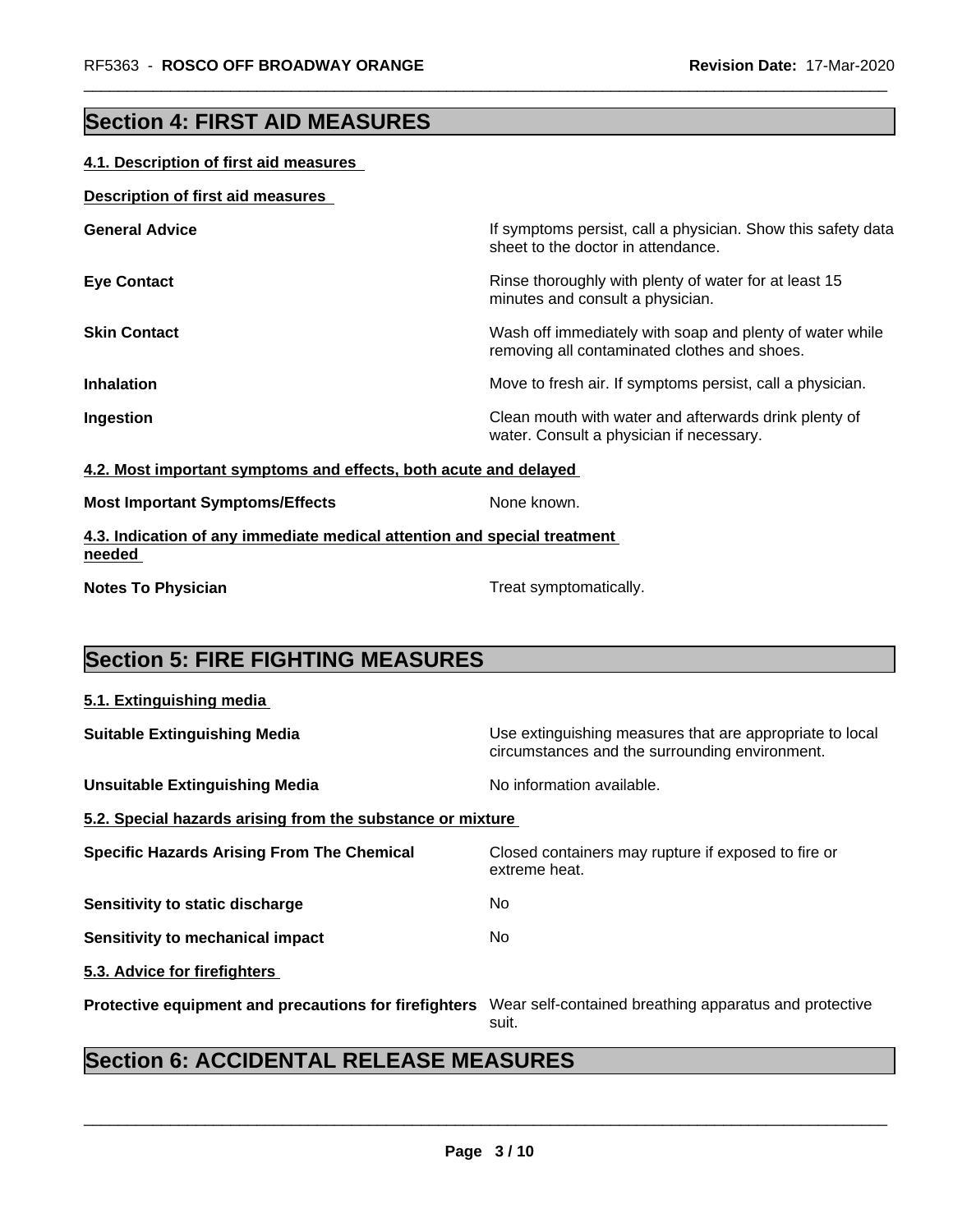## **6.1. Personal precautions, protective equipment and emergency procedures**

| <b>Personal Precautions</b>                                       | Avoid contact with skin, eyes and clothing. Ensure<br>adequate ventilation.                                                                                                      |
|-------------------------------------------------------------------|----------------------------------------------------------------------------------------------------------------------------------------------------------------------------------|
| <b>Other Information</b>                                          | Observe all relevant local and international regulations.                                                                                                                        |
| <b>6.2. Environmental precautions</b>                             |                                                                                                                                                                                  |
| <b>Environmental precautions</b>                                  | See Section 12 for additional Ecological Information.                                                                                                                            |
| 6.3. Methods and material for containment and cleaning up         |                                                                                                                                                                                  |
| <b>Methods for Containment</b>                                    | Absorb with inert material and place in suitable container<br>for disposal.                                                                                                      |
| <b>Methods for Cleaning Up</b>                                    | Clean contaminated surface thoroughly.                                                                                                                                           |
| 6.4. Reference to other sections                                  |                                                                                                                                                                                  |
| <b>Other information</b>                                          | See Section 12 for additional information.                                                                                                                                       |
| <b>Section 7: HANDLING AND STORAGE</b>                            |                                                                                                                                                                                  |
| 7.1. Precautions for safe handling                                |                                                                                                                                                                                  |
| <b>Handling</b>                                                   | Avoid contact with skin, eyes and clothing. Avoid breathing<br>vapors, spray mists or sanding dust. In case of insufficient<br>ventilation, wear suitable respiratory equipment. |
| <b>Hygiene Measures</b>                                           | Wash thoroughly after handling.                                                                                                                                                  |
| 7.2. Conditions for safe storage, including any incompatibilities |                                                                                                                                                                                  |
| <b>Storage</b>                                                    | Keep container tightly closed. Keep out of the reach of<br>children.                                                                                                             |
| 7.3. Specific end use(s)                                          |                                                                                                                                                                                  |
| <b>Specific Uses</b>                                              | Architectural coating. Apply as directed. Refer to product<br>label / literature for specific instructions.                                                                      |

**Risk Management Methods (RMM)** Not Applicable.

# **Section 8: EXPOSURE CONTROLS/PERSONAL PROTECTION**

## **8.1. Control parameters**

| <b>Chemical name</b> | <b>European Union</b>        | <b>Belaium</b>             | <b>Bulgaria</b>               | <b>Cyprus</b> | <b>France</b>              | <b>Ireland</b>                       |
|----------------------|------------------------------|----------------------------|-------------------------------|---------------|----------------------------|--------------------------------------|
| Cristobalite         | TWA: $0.1$ mg/m <sup>3</sup> | TWA: $0.05 \text{ mg/m}^3$ | TWA: $0.07$ mg/m <sup>3</sup> |               | TWA: $0.05 \text{ mg/m}^3$ | TWA: $0.1 \text{ mg/m}^3$            |
| 14464-46-1           |                              |                            |                               |               |                            | STEL: $0.3 \text{ mg/m}^3$           |
| Diatomaceous silica, |                              |                            |                               |               |                            | TWA: $1.2 \text{ mg/m}^3$            |
| flux-calcined        |                              |                            |                               |               |                            | STEL: $3.6 \text{ mg/m}^3$           |
| 68855-54-9           |                              |                            |                               |               |                            |                                      |
| Propylene glycol     |                              |                            |                               |               | $\overline{\phantom{a}}$   | TWA: $10 \text{ mg/m}^3$             |
| $57 - 55 - 6$        |                              |                            |                               |               |                            | TWA: 150 ppm                         |
|                      |                              |                            |                               |               |                            | TWA: $470 \text{ mg/m}^3$            |
|                      |                              |                            |                               |               |                            | $\vert$ STEL: 1410 mg/m <sup>3</sup> |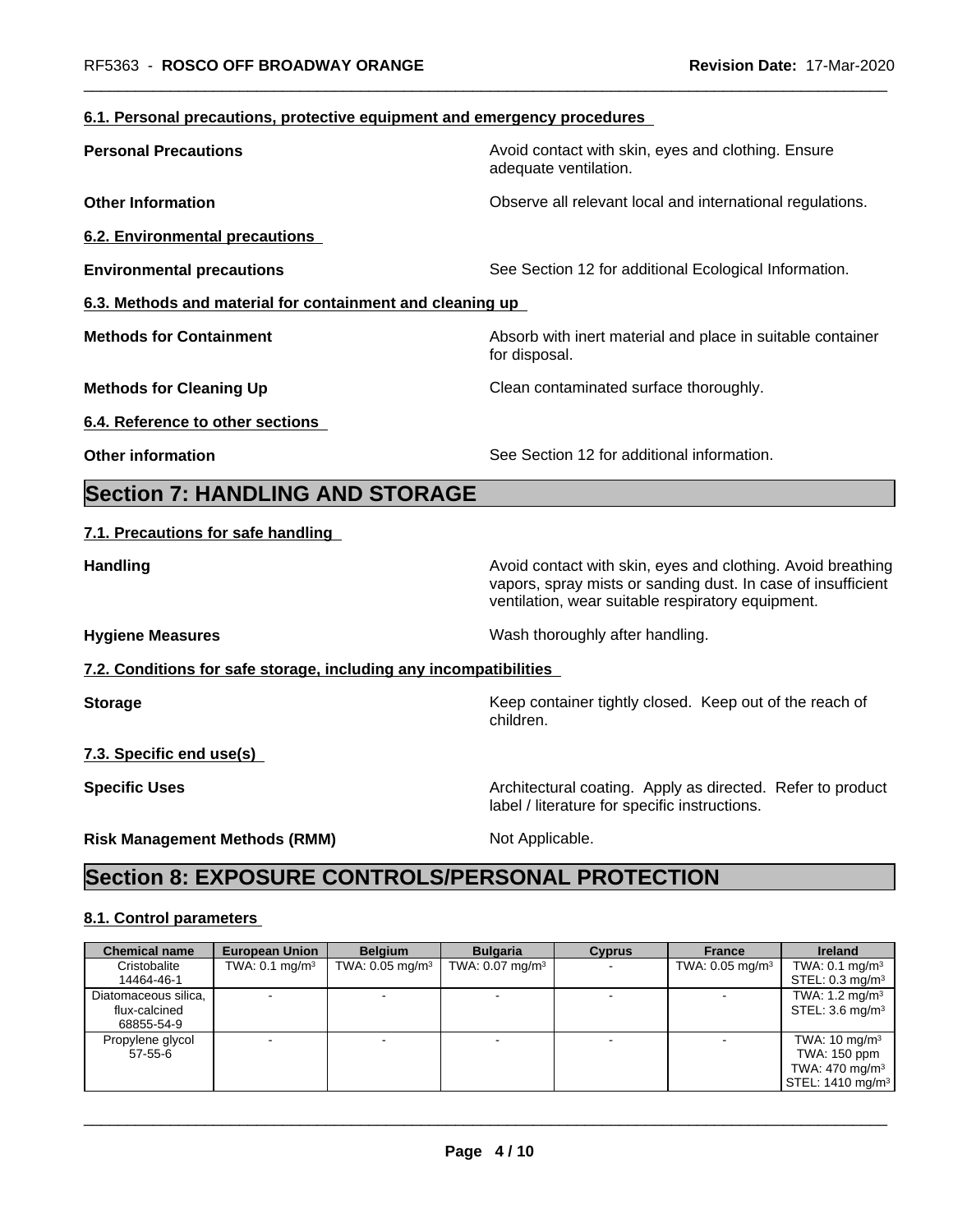## \_\_\_\_\_\_\_\_\_\_\_\_\_\_\_\_\_\_\_\_\_\_\_\_\_\_\_\_\_\_\_\_\_\_\_\_\_\_\_\_\_\_\_\_\_\_\_\_\_\_\_\_\_\_\_\_\_\_\_\_\_\_\_\_\_\_\_\_\_\_\_\_\_\_\_\_\_\_\_\_\_\_\_\_\_\_\_\_\_\_\_\_\_ RF5363 - **ROSCO OFF BROADWAY ORANGE Revision Date:** 17-Mar-2020

|                                                     |                                |                                 |                                                                 |                                |                                                              |              | STEL: $30 \text{ mg/m}^3$<br>STEL: 450 ppm                                                                                                                        |
|-----------------------------------------------------|--------------------------------|---------------------------------|-----------------------------------------------------------------|--------------------------------|--------------------------------------------------------------|--------------|-------------------------------------------------------------------------------------------------------------------------------------------------------------------|
| <b>Chemical name</b>                                | Germany                        | Greece                          | <b>Hungary</b>                                                  |                                | <b>Iceland</b>                                               | <b>Italy</b> | Latvia                                                                                                                                                            |
| Cristobalite<br>14464-46-1                          |                                |                                 | TWA: $0.15$ mg/m <sup>3</sup>                                   |                                | $0.15$ mg/m <sup>3</sup> TWA<br>$0.05$ mg/m <sup>3</sup> TWA |              |                                                                                                                                                                   |
| Diatomaceous silica,<br>flux-calcined<br>68855-54-9 | TWA: $0.3 \text{ mg/m}^3$      |                                 |                                                                 |                                | 1.5 mg/m <sup>3</sup> TWA                                    |              |                                                                                                                                                                   |
| Propylene glycol<br>$57 - 55 - 6$                   |                                | $\blacksquare$                  |                                                                 |                                |                                                              |              | TWA: $7 \text{ mg/m}^3$                                                                                                                                           |
| <b>Chemical name</b>                                | Lithuania                      | <b>Netherlands</b>              | Poland                                                          | Romania                        | <b>Spain</b>                                                 | Sweden       | <b>United</b><br>Kingdom                                                                                                                                          |
| Cristobalite<br>14464-46-1                          | TWA: 0.05<br>mg/m <sup>3</sup> | TWA: 0.075<br>mg/m <sup>3</sup> | TWA: $0.1$ mg/m <sup>3</sup>                                    | TWA: 0.05<br>mg/m <sup>3</sup> | TWA: 0.05<br>mg/m <sup>3</sup>                               |              | TLV: 0.05 mg/m <sup>3</sup> TWA: 0.1 mg/m <sup>3</sup>                                                                                                            |
| Diatomaceous silica,<br>flux-calcined<br>68855-54-9 |                                |                                 | $\overline{\text{TW}}$ A: 2 mg/m <sup>3</sup><br>TWA: 1 $mg/m3$ |                                |                                                              |              |                                                                                                                                                                   |
| Propylene glycol<br>$57 - 55 - 6$                   | TWA: $7 \text{ mg/m}^3$        |                                 | TWA: 100 mg/m <sup>3</sup>                                      |                                |                                                              |              | TWA: 150 ppm<br>TWA: $474$ mg/m <sup>3</sup><br>TWA: $10 \text{ mg/m}^3$<br>STEL: 450 ppm<br><b>STEL: 1422</b><br>mq/m <sup>3</sup><br>STEL: 30 mg/m <sup>3</sup> |

## **8.2. Exposure controls**

## **Occupational exposure controls**

**Personal Protective Equipment**

**Engineering Measures Engineering Measures Engineering Measures Ensure adequate ventilation, especially in confined areas.** 

**Respiratory Protection In case of insufficient ventilation wear suitable respiratory** equipment.

**Eye Protection** Safety glasses with side-shields.

**Skin Protection Skin Protection Lightweight protective clothing.** 

Hand protection **Impervious** gloves.

**Hygiene Measures Avoid contact with skin, eyes and clothing. Remove and Avoid contact with skin, eyes and clothing. Remove and** wash contaminated clothing before re-use. Wash thoroughly after handling.

## **Section 9: PHYSICAL AND CHEMICAL PROPERTIES**

### **9.1. Information on basic physical and chemical properties**

**Appearance Construction Construction Appearance Construction Construction Construction Construction Construction Construction Construction Construction Construction Construction Construction Construction Construction Odor**<br> **Odor Threshold**<br> **Odor Threshold Codor Codor Integrated 
<b>Codor Codor Integrated** 

**Relative Density** 1.21 - 1.25

**No information available** 

 $\overline{\phantom{a}}$  ,  $\overline{\phantom{a}}$  ,  $\overline{\phantom{a}}$  ,  $\overline{\phantom{a}}$  ,  $\overline{\phantom{a}}$  ,  $\overline{\phantom{a}}$  ,  $\overline{\phantom{a}}$  ,  $\overline{\phantom{a}}$  ,  $\overline{\phantom{a}}$  ,  $\overline{\phantom{a}}$  ,  $\overline{\phantom{a}}$  ,  $\overline{\phantom{a}}$  ,  $\overline{\phantom{a}}$  ,  $\overline{\phantom{a}}$  ,  $\overline{\phantom{a}}$  ,  $\overline{\phantom{a}}$ 

**pH** No information available None known **Viscosity (cps)** Noinformation available None known None known

**Property Construction Construction Construction Values Construction Construction Construction Construction Construction Construction Construction Construction Construction Construction Construction Construction Constructi Density (g/L)** 1198 - 1246 None known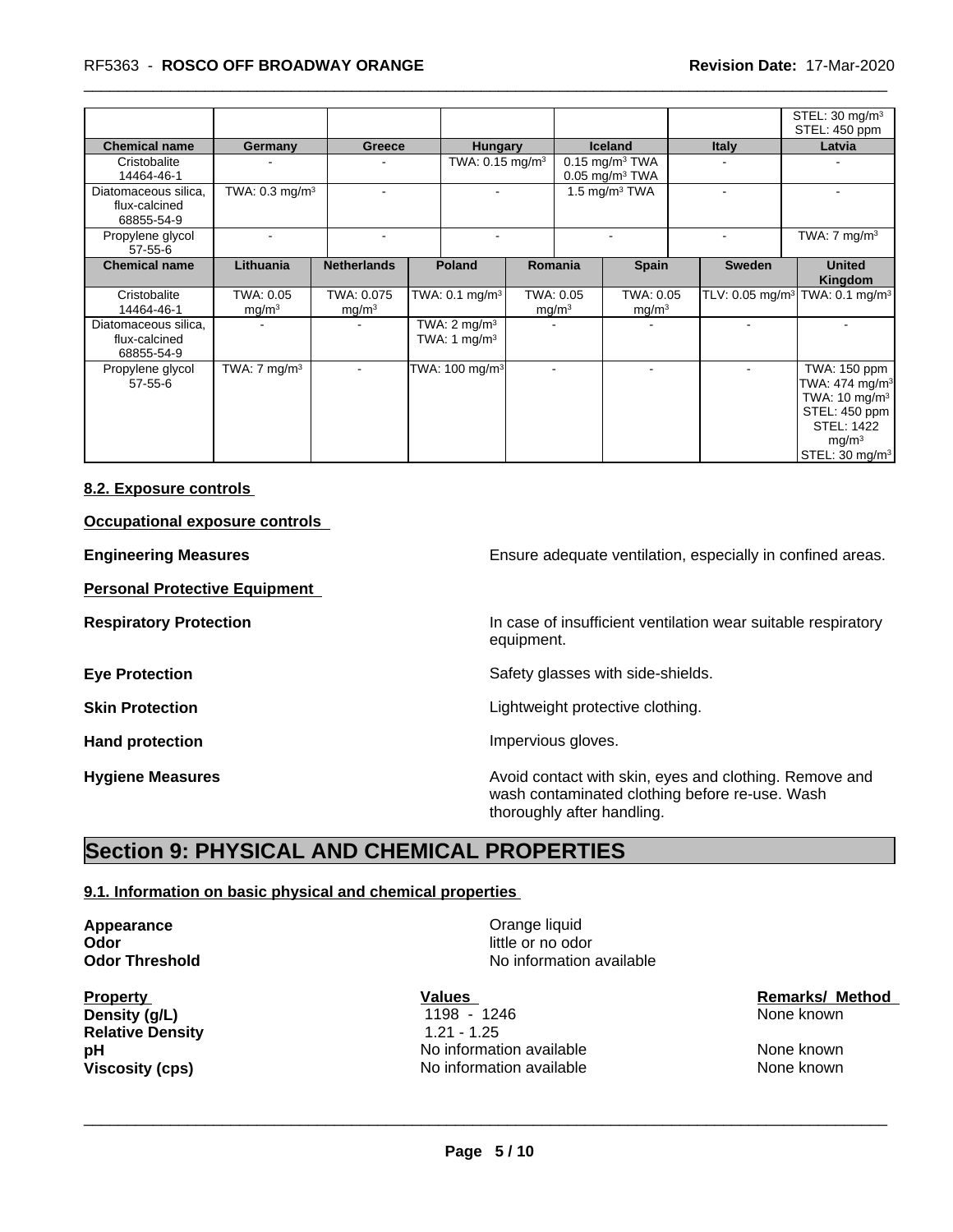| Solubility(ies)                      | No information available | None known |
|--------------------------------------|--------------------------|------------|
| <b>Water solubility</b>              | No information available | None known |
| <b>Evaporation Rate</b>              | No information available | None known |
| Vapor pressure                       | No information available | None known |
| Vapor density                        | No information available | None known |
| Wt. % Solids                         | $40 - 50$                | None known |
| Vol. % Solids                        | $30 - 40$                | None known |
| Wt. % Volatiles                      | $50 - 60$                | None known |
| <b>Vol. % Volatiles</b>              | $60 - 70$                | None known |
| <b>Boiling Point (°C)</b>            | 100                      | None known |
| <b>Freezing Point (°C)</b>           | 0                        | None known |
| <b>Melting Point (°C)</b>            | No information available | None known |
| <b>Pour Point</b>                    | No information available | None known |
| Flash Point (°C)                     | Not applicable           | None known |
| <b>Flammability (solid, gas)</b>     | No information available | None known |
| <b>Upper flammability limit:</b>     | No information available | None known |
| Lower flammability limit:            | No information available | None known |
| <b>Autoignition Temperature (°C)</b> | No information available | None known |
| Decomposition Temperature (°C)       | No information available | None known |
| <b>Partition coefficient</b>         | No information available | None known |
| <b>Explosive properties</b>          | No information available | None known |
| <b>Oxidizing Properties</b>          | No information available | None known |
|                                      |                          |            |

# **Section 10: STABILITY AND REACTIVITY**

| 10.1. Reactivity<br><b>Reactivity</b>        | Not Applicable.                          |  |  |  |
|----------------------------------------------|------------------------------------------|--|--|--|
| 10.2. Chemical stability                     |                                          |  |  |  |
| <b>Chemical Stability</b>                    | Stable under normal conditions.          |  |  |  |
| 10.3. Possibility of hazardous reactions     |                                          |  |  |  |
| Possibility of hazardous reactions           | None under normal conditions of use.     |  |  |  |
| 10.4. Conditions to avoid                    |                                          |  |  |  |
| <b>Conditions to avoid</b>                   | Prevent from freezing.                   |  |  |  |
| 10.5. Incompatible materials                 |                                          |  |  |  |
| <b>Incompatible Materials</b>                | No materials to be especially mentioned. |  |  |  |
| 10.6. Hazardous decomposition products       |                                          |  |  |  |
| <b>Hazardous Decomposition Products</b>      | None under normal conditions of use.     |  |  |  |
| <b>Section 11: TOXICOLOGICAL INFORMATION</b> |                                          |  |  |  |

## **11.1. Information on toxicological effects**

**Product Information**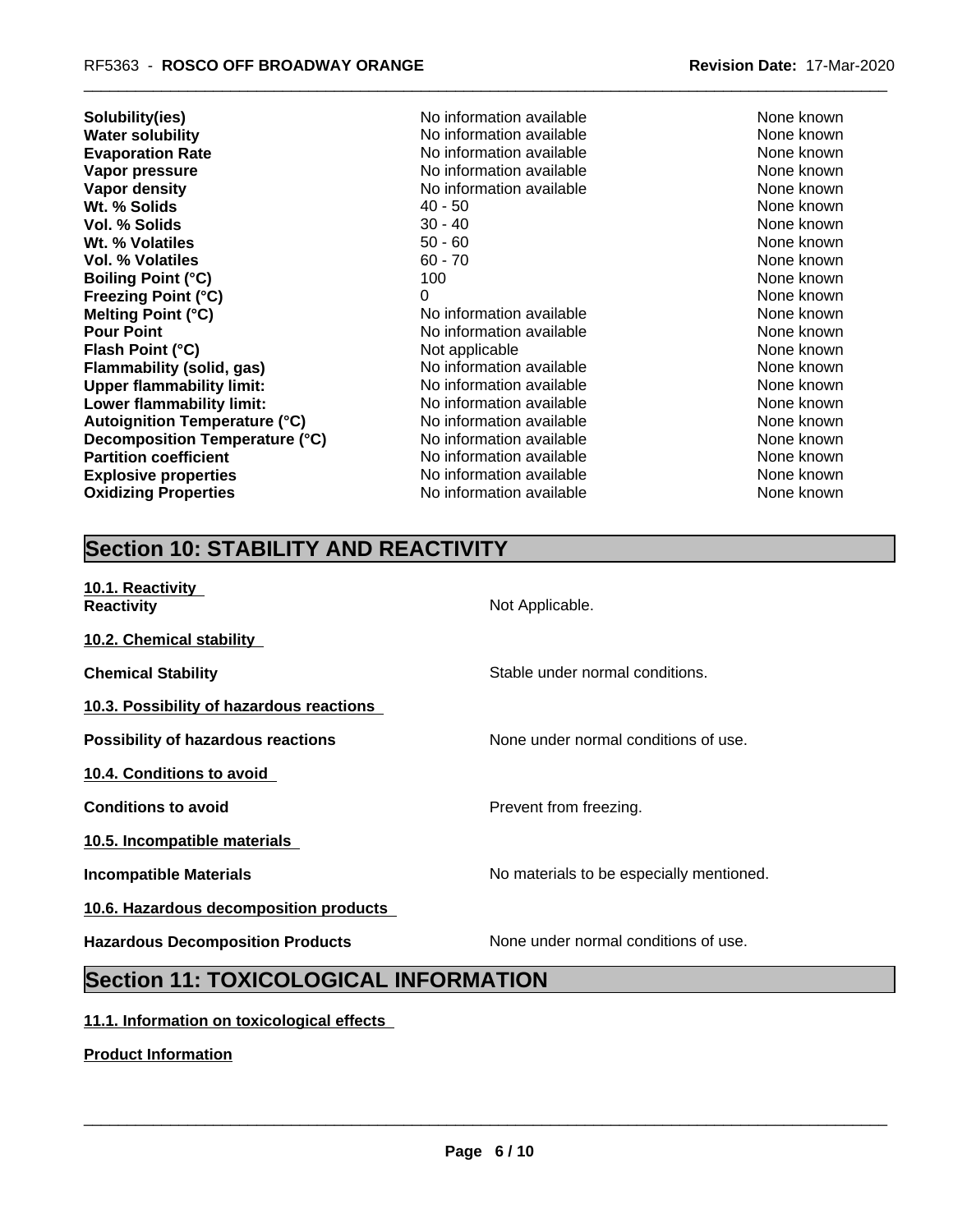| <b>Inhalation</b>     | May be harmful if inhaled.                   |
|-----------------------|----------------------------------------------|
| Eye contact           | There is no data available for this product. |
| <b>Skin contact</b>   | There is no data available for this product. |
| Ingestion             | There is no data available for this product. |
| <b>Acute Toxicity</b> |                                              |

## **Component Information**

| <b>Chemical name</b>             | Oral LD50                     | <b>Dermal LD50</b>        | <b>Inhalation LC50</b> |  |  |
|----------------------------------|-------------------------------|---------------------------|------------------------|--|--|
| Propylene glycol<br>57-55-6      | $= 20$ g/kg (Rat)             | $= 20800$ mg/kg (Rabbit)  |                        |  |  |
| <b>Skin corrosion/irritation</b> |                               | No information available. |                        |  |  |
| Eye damage/irritation            | No information available.     |                           |                        |  |  |
| <b>Sensitization</b>             | No sensitizing effects known. |                           |                        |  |  |
| <b>Mutagenic Effects</b>         |                               | No information available. |                        |  |  |

## **Carcinogenic effects**

The table below indicates whether each agency has listed any ingredient as a carcinogen.

| <b>Chemical name</b> | <b>European Union</b> | <b>IARC</b>          |
|----------------------|-----------------------|----------------------|
| Cristobalite         |                       | I - Human Carcinogen |
| 14464-46-1           |                       |                      |
| Pigment Orange 16    | Carc. 1B              |                      |
| 6505-28-8            |                       |                      |

• Crystalline Silica has been determined to be carcinogenic to humans by IARC (1) when in respirable form. Risk of cancer depends on duration and level of inhalation exposure to spray mist or dust from sanding the dried paint.

## **Legend**

IARC - International Agency for Research on Cancer

| <b>Reproductive Effects</b>     | No information available.                                                     |
|---------------------------------|-------------------------------------------------------------------------------|
| <b>Developmental Effects</b>    | No information available.                                                     |
| <b>STOT - single exposure</b>   | No information available.                                                     |
| <b>STOT - repeated exposure</b> | Causes damage to organs through prolonged or repeated<br>exposure if inhaled. |
| <b>Neurological Effects</b>     | No information available.                                                     |
| <b>Target organ effects</b>     | No information available.                                                     |
| <b>Symptoms</b>                 | No information available.                                                     |
| <b>Aspiration Hazard</b>        | No information available.                                                     |
|                                 |                                                                               |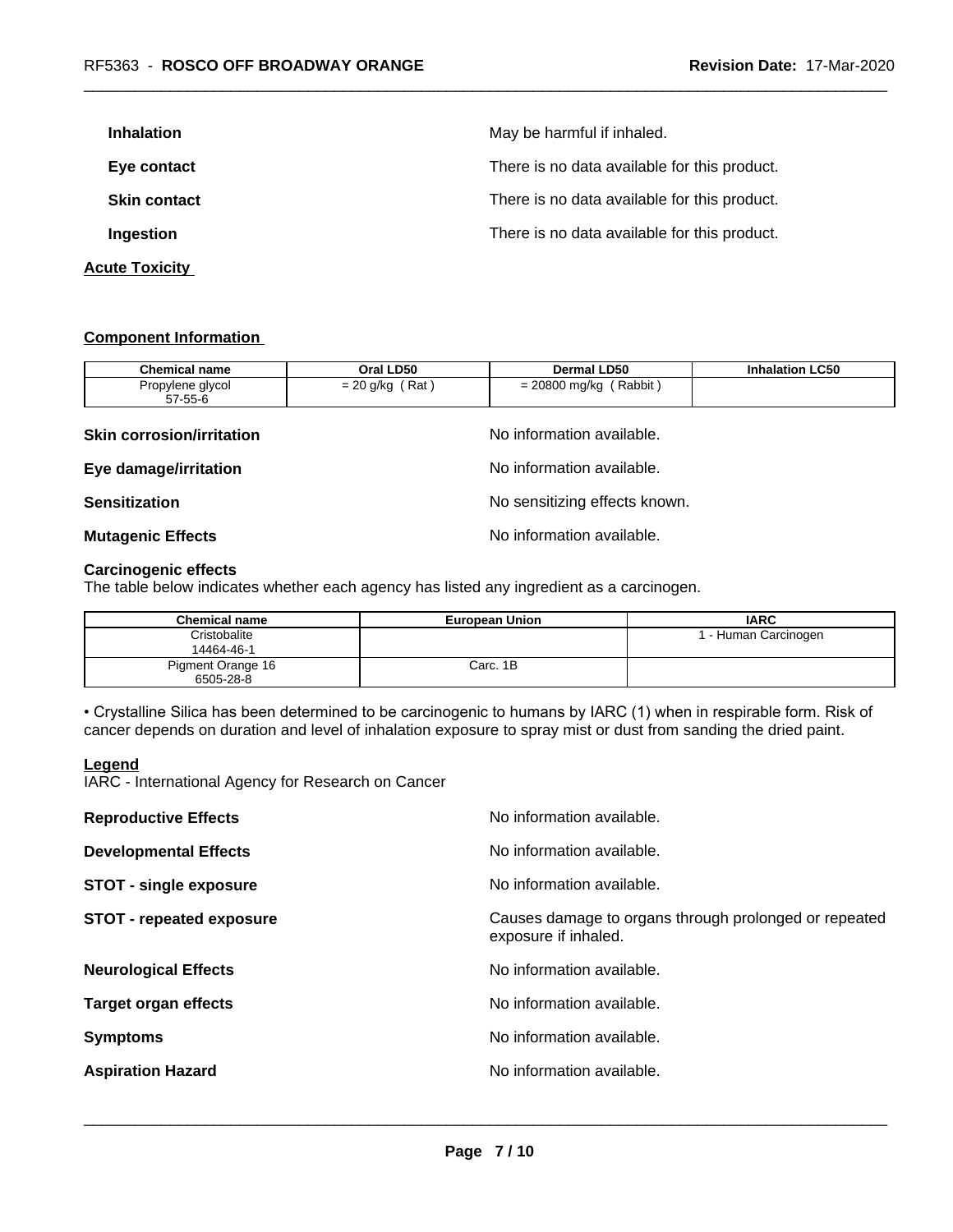# **Section 12: ECOLOGICAL INFORMATION**

## **12.1. Toxicity**

The environmental impact of this product has not been fully investigated

| <b>Chemical name</b> | Algae/aquatic plants             | Fish                             | Crustacea                  |
|----------------------|----------------------------------|----------------------------------|----------------------------|
| Propylene glycol     | $EC50: =19000mg/L (96h,$         | LC50 41 - 47 mL/L Oncorhynchus   | $EC50 > 1000$ mg/L (48 h)  |
| $57 - 55 - 6$        | Pseudokirchneriella subcapitata) | mykiss (96 h)                    | $EC50 > 10000$ mg/L (24 h) |
|                      |                                  | $LC50 = 710$ mg/L Pimephales     |                            |
|                      |                                  | promelas (96 h)                  |                            |
|                      |                                  | $LC50 = 51600$ mg/L Oncorhynchus |                            |
|                      |                                  | mykiss (96 h)                    |                            |
|                      |                                  | $LC50 = 51400$ mg/L Pimephales   |                            |
|                      |                                  | promelas (96 h)                  |                            |

## **12.2. Persistence and degradability**

**Persistence / Degradability No information available.** 

**12.3. Bioaccumulative potential**

**Bioaccumulation** There is no data for this product.

## **12.4. Mobility in soil**

**Mobility** in soil **Mobility** in soil

**Mobility** in Environmental Media North available.

## **12.5. Results of PBT and vPvB assessment**

**PBT and vPvB assessment** This substance is not considered to be persistent, bioaccumulating nor toxic (PBT).

| Chemical name                                    | <b>PBT and vPvB assessment</b>                                   |
|--------------------------------------------------|------------------------------------------------------------------|
| Diatomaceous silica, flux-calcined<br>68855-54-9 | PBT assessment does not apply                                    |
| Propylene glycol<br>57-55-6                      | The substance is not PBT / vPvB PBT assessment<br>does not apply |
| Pigment Orange 16<br>6505-28-8                   | The substance is not PBT / vPvB                                  |

## **12.6. Other adverse effects**

**Other adverse effects** No information available

 $\overline{\phantom{a}}$  ,  $\overline{\phantom{a}}$  ,  $\overline{\phantom{a}}$  ,  $\overline{\phantom{a}}$  ,  $\overline{\phantom{a}}$  ,  $\overline{\phantom{a}}$  ,  $\overline{\phantom{a}}$  ,  $\overline{\phantom{a}}$  ,  $\overline{\phantom{a}}$  ,  $\overline{\phantom{a}}$  ,  $\overline{\phantom{a}}$  ,  $\overline{\phantom{a}}$  ,  $\overline{\phantom{a}}$  ,  $\overline{\phantom{a}}$  ,  $\overline{\phantom{a}}$  ,  $\overline{\phantom{a}}$ 

# **Section 13: DISPOSAL CONSIDERATIONS**

## **13.1. Waste treatment methods**

**Waste from Residues/Unused Products** Dispose of in accordance with the European Directives on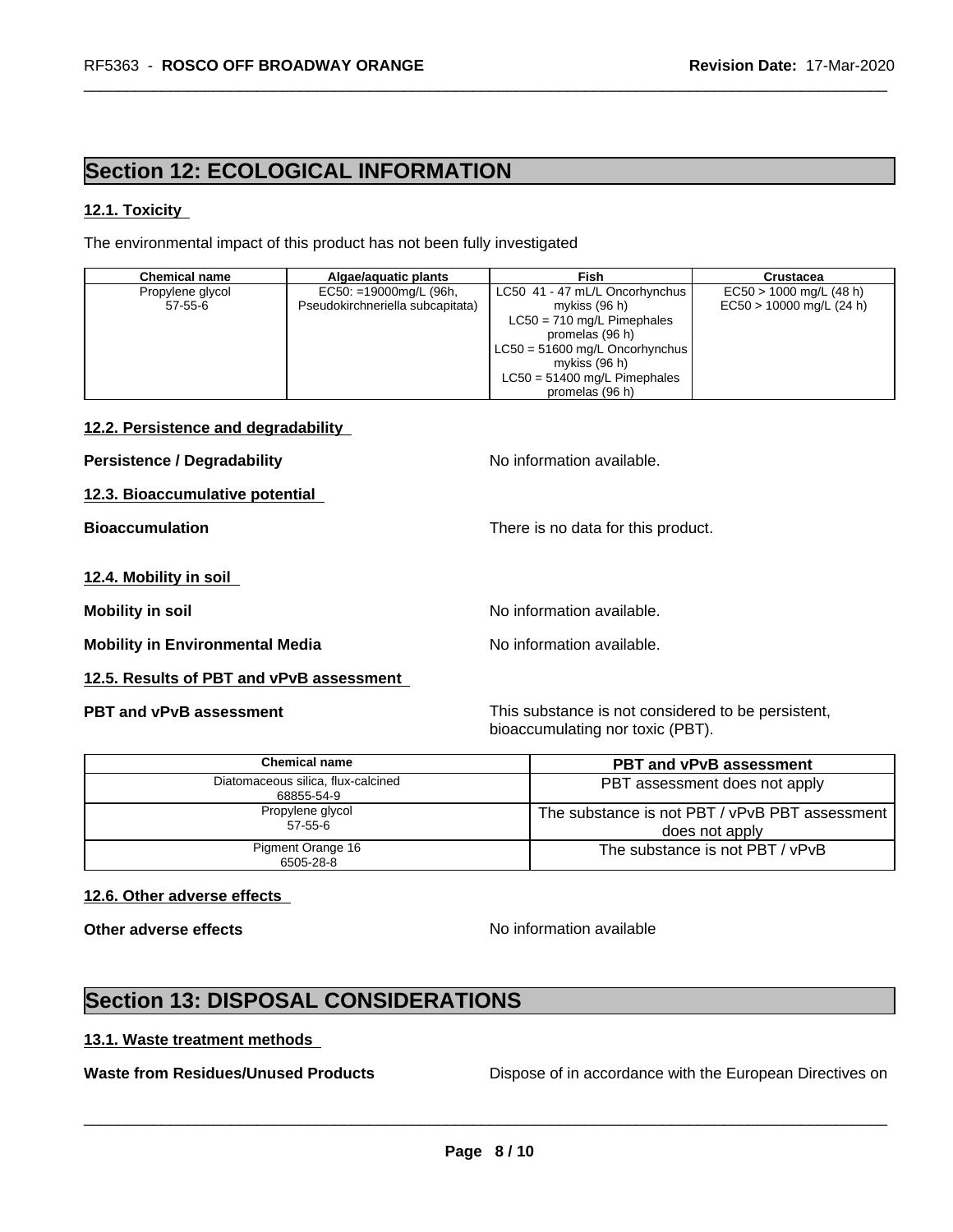waste and hazardous waste.

**Contaminated Packaging <b>Empty Containers** should be taken for local recycling,

**EWC waste disposal No No information available EWC** waste disposal No

recovery or waste disposal.

**Other Information** Waste codes should be assigned by the user based on the application for which the product was used.

## **Section 14: TRANSPORT INFORMATION**

| <b>IMDG</b> | Not regulated |
|-------------|---------------|
| RID         | Not regulated |
| <b>ADR</b>  | Not regulated |
| <b>ADN</b>  | Not regulated |
| <b>IATA</b> | Not regulated |

# **Section 15: REGULATORY INFORMATION**

## **15.1. Safety, health and environmental regulations/legislation specific for the substance or mixture**

## **National regulations**

## **Occupational Illnesses (R-463-3, France)**

| Chemical name                     | French RG number |
|-----------------------------------|------------------|
| Cristobalite<br>14464-46-1        | <b>RG 25</b>     |
| Propylene glycol<br>$57 - 55 - 6$ | <b>RG 84</b>     |

## **European Union**

Take note of Directive 98/24/EC on the protection of the health and safety of workers from the risks related to chemical agents at work

## **International Inventories**

| <b>AICS</b>                   | No - Not all of the components are listed. |
|-------------------------------|--------------------------------------------|
| <b>DSL: Canada</b>            | Yes - All components are listed or exempt. |
| <b>EINECS: European Union</b> | No - Not all of the components are listed. |
| <b>ENCS</b>                   | No - Not all of the components are listed. |
| <b>IECSC</b>                  | No - Not all of the components are listed. |
| <b>KECL (Annex 1)</b>         | No - Not all of the components are listed. |
| <b>PICCS</b>                  | No - Not all of the components are listed. |
| <b>TSCA: United States</b>    | Yes - All components are listed or exempt. |

## **Legend**

 **AICS** - Australian Inventory of Chemical Substances